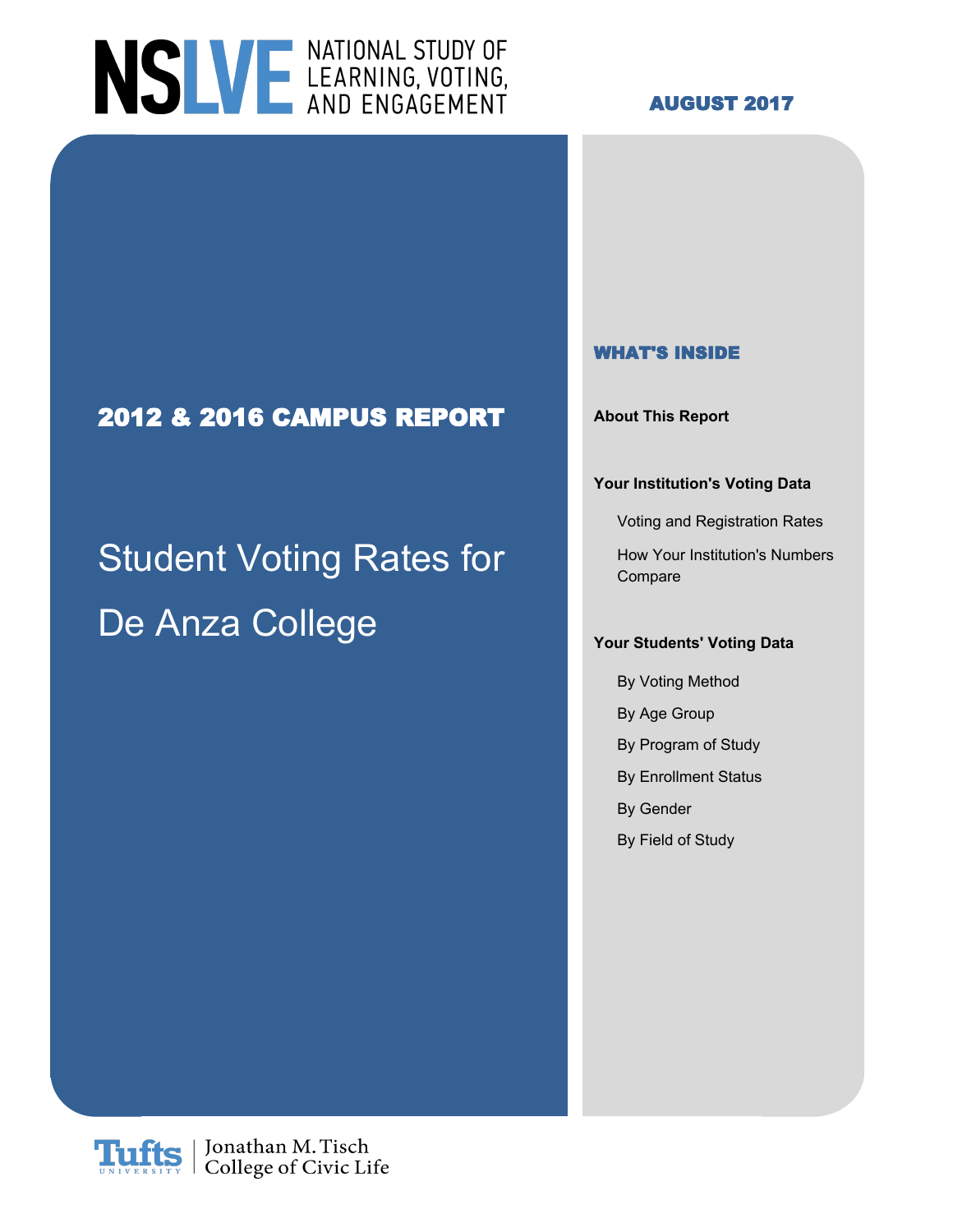### About This Report

Thank you for participating in the National Study of Learning, Voting, and Engagement (NSLVE). Since NSLVE's launch in 2013, more than 1,000 colleges and universities have signed up to receive their voting rates for the 2012, 2014 and 2016 federal elections. Along with others, your institution's participation in this study has allowed us to build a robust database of nearly 30 million college student records, about 10 million for each election year, that serve as a foundation for innovative research on college student political learning and engagement in democracy.

NSLVE is a signature initiative of the Institute for Democracy and Higher Education (IDHE) at Tufts University's Jonathan M. Tisch College of Civic Life. The mission of IDHE is to shift college and university priorities and culture to advance political learning, agency, and equity. We achieve our mission through research, resource development, technical assistance, and advocacy.

#### **About the Data**

The voter registration and voting rates in this report reflect the percentage of your institution's students who were eligible to vote and who actually voted in the 2012 and 2016 elections. These results are based on enrollment records your institution submitted to the National Student Clearinghouse (FERPA-blocked records excluded) and publicly available voting files collected by Catalist.

Institutional voting rates are adjusted by deducting an estimated number of students identified by each institution as non-resident aliens and reported to the Integrated Postsecondary Education Data System (IPEDS). For breakdowns by student characteristics, we cannot consistently adjust for students who are non-resident aliens, resident aliens, or undocumented students. This may result in your institution's actual voting rate being higher than we report. To calculate that percentage, and to read more about NSLVE data, see our **FAQ on Campus Reports**. Please also see **Creating and Maintaining the NSLVE Database** paper for a more detailed study methodology.

#### **Reviewing the Data**

Use the following key to interpret the charts:  $=$  number of students is less than 10  $n/a$  = no data was collected or calculated for this field**.**

#### **What to do next?**

 $\Box$  Review the data. This report provides a baseline measure of your students' engagement in democracy in 2012 and 2016, and compares your institution's voting rates to similar institutions. Visit our website for more comparison data.

 $\Box$  Share the report widely and strategically, including posting it online.

 $\Box$  Put your data into practice. Use our IDHE Resources to guide you.

 $\Box$  Address your campus climate for student political learning, discourse, and participation. Start by bringing the IDHE team to your campus or using the IDHE self- assessment rubric available on our website.

 $\square$  Partner with IDHE. We are available with virtual office hours, webinars, brown bag discussions and in-person trainings.

For up-to-date news on NSLVE data, resources and upcoming opportunities visit our website: **idhe.tufts.edu.**

Follow us on Twitter **@TuftsIDHE** or email us at **NSLVE@tufts.edu.**

Warm regards, IDHE Team

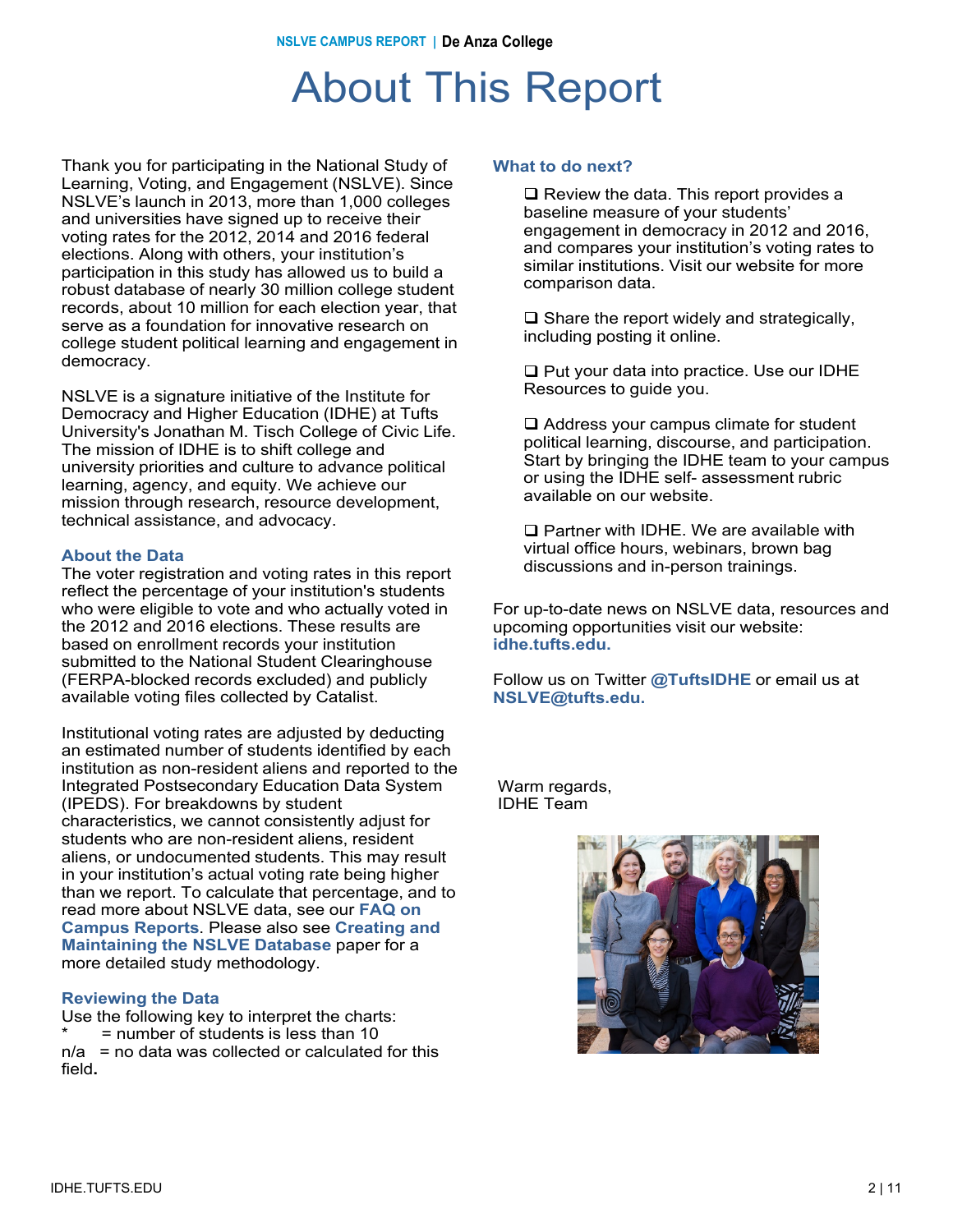# Voting and Registration Rates



| All Institutions, 2016 |  |
|------------------------|--|
|                        |  |

|                                                                    | 2012             | 2016             |     | Change   |
|--------------------------------------------------------------------|------------------|------------------|-----|----------|
| Total student enrollment                                           | 20,446           | 18,413           |     | $-2,033$ |
| Age under 18/Unknown<br><b>IPEDS</b> estimated non-resident aliens | (514)<br>(1,675) | (205)<br>(1,848) |     |          |
| FERPA records blocked                                              | $\star$          | $\star$          |     |          |
| Total eligible voters                                              | 18,250           | 16,357           |     | $-1,893$ |
| Number of students who registered                                  | 11,619           | 10,972           | ₩   | $-647$   |
| Number of students who voted                                       | 8,117            | 7,024            |     | $-1,093$ |
| Registration rate                                                  | 63.7%            | 67.1%            | -17 | 3.4      |
| Voting rate of registered students                                 | 69.9%            | 64.0%            | ₩   | $-5.8$   |
| Voting rate                                                        | 44.5%            | 42.9%            | ┺   | $-1.5$   |
| Difference from all institutions                                   | $-2.4$           | $-7.5$           |     |          |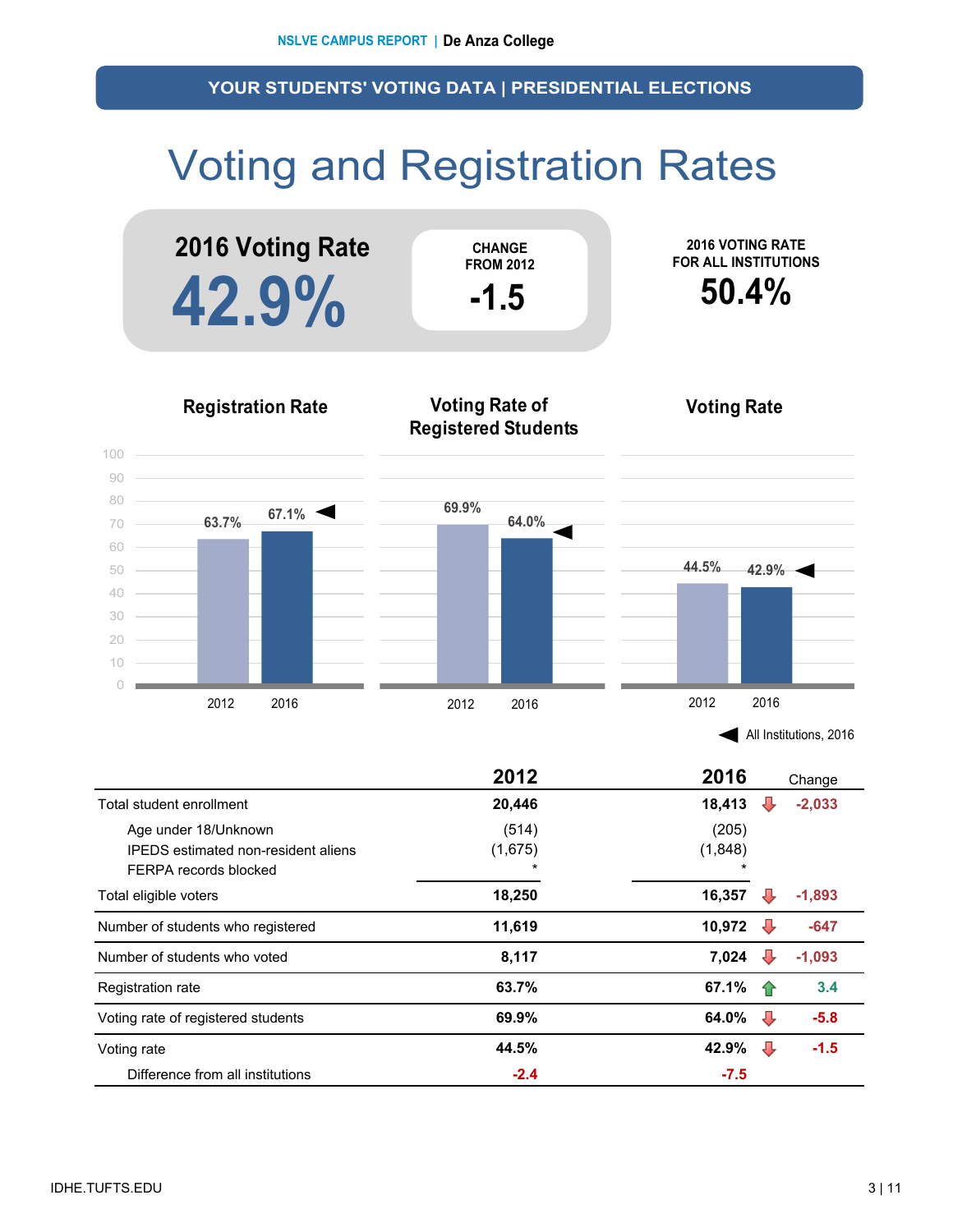**HOW YOUR NUMBERS COMPARE | PRESIDENTIAL ELECTIONS**

## By Carnegie Classification



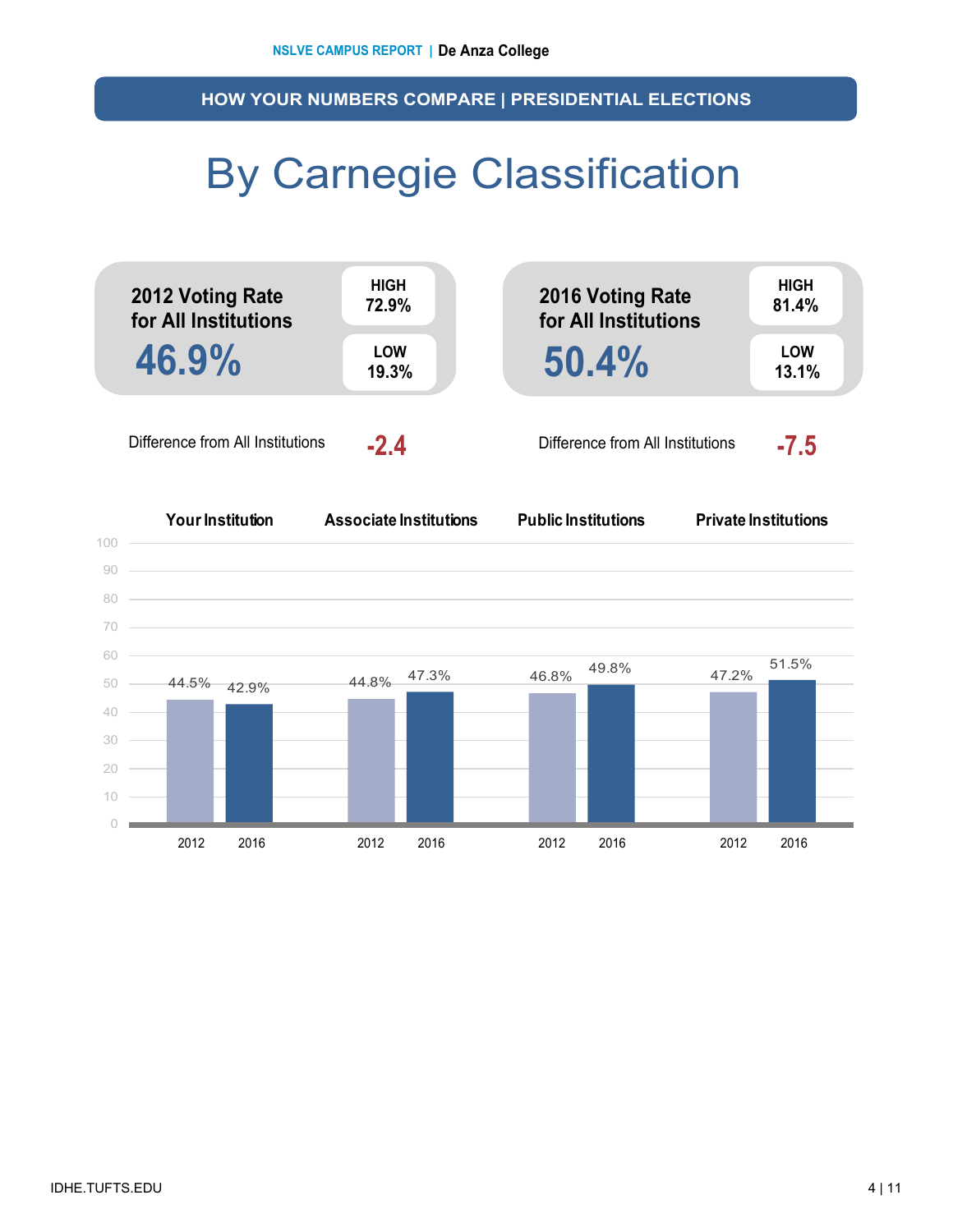# By Voting Method\*



|                                   |         | 2012  |       |         | 2016            |   |        |  |
|-----------------------------------|---------|-------|-------|---------|-----------------|---|--------|--|
|                                   | Voted   | Rate  | Voted |         | Rate            |   | Change |  |
| Absentee                          | 4,542   | 56.0% |       | $\star$ | n/a             |   | n/a    |  |
| Early Vote                        | $\star$ | n/a   |       | $\star$ | n/a             |   | n/a    |  |
| Mail                              | 459     | 5.7%  | 4,859 |         | 69.2%           | ⇑ | 63.5   |  |
| In-Person,<br><b>Election Day</b> | 3,108   | 38.3% | 2,153 |         | 30.7% $\bigcup$ |   | $-7.6$ |  |
| <b>Unknown</b>                    | $\star$ | n/a   |       | $\star$ | n/a             |   |        |  |
| <b>Total</b>                      | 8,117   |       | 7,024 |         |                 |   |        |  |

\* Your students' data broken down by voting method. If your campus has a high number of voting method "Unknown", it means that this information was not reported by local officals where your students voted.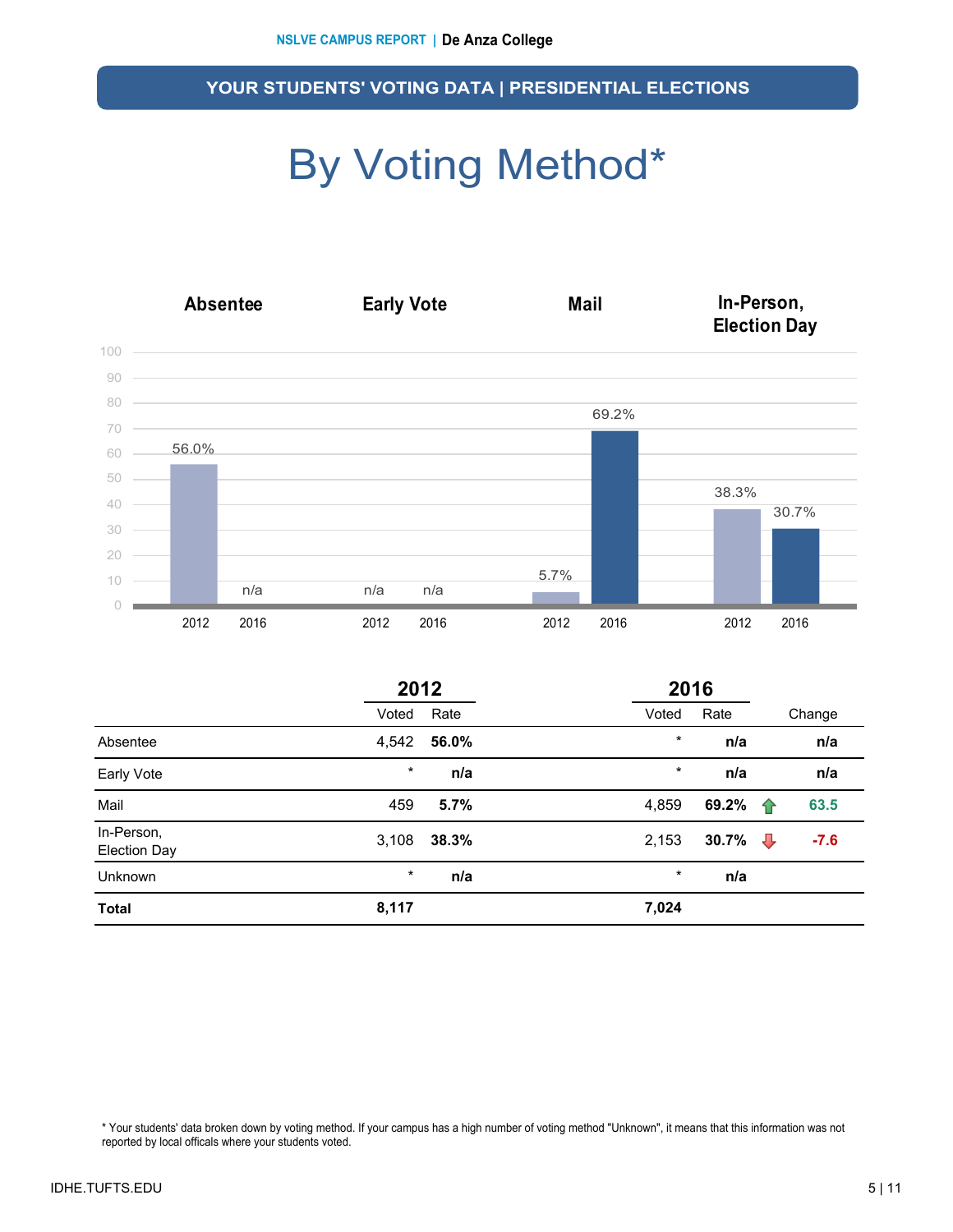### By Age Group\*



|           | 2012     |       |       | 2016     |       |                  |                |        |
|-----------|----------|-------|-------|----------|-------|------------------|----------------|--------|
|           | Enrolled | Voted | Rate  | Enrolled | Voted | Rate             |                | Change |
| $18 - 21$ | 9,239    | 3,447 | 37.3% | 9,363    | 3,379 | 36.1% $\bigcup$  |                | $-1.2$ |
| $22 - 24$ | 3.353    | 1,336 | 39.8% | 3.158    | 1,185 | 37.5% $\sqrt{ }$ |                | $-2.3$ |
| 25-29     | 2,563    | 1,000 | 39.0% | 2,246    | 871   | 38.8% $\bigcup$  |                | $-0.2$ |
| 30-39     | 2,203    | 880   | 40.0% | 1,693    | 648   | 38.3% $\sqrt{ }$ |                | $-1.7$ |
| 40-49     | 1,278    | 618   | 48.4% | 852      | 371   | 43.5%            | $\overline{v}$ | $-4.8$ |
| $50+$     | 1,289    | 836   | 64.9% | 893      | 570   | 63.8%            | ⊕              | $-1.0$ |
| Unknown   | $\star$  |       |       | 0        |       |                  |                |        |

\* Your students' data broken down by age at the time of the election. To provide more accurate voting rates, students ineligible to vote because they were too young, students whose age data was not reported to the Clearinghouse, as well as records that were FERPA blocked are removed from this table. Please note that we are not able to adjust these voting rates by removing non-resident aliens, resident aliens or undocumented students.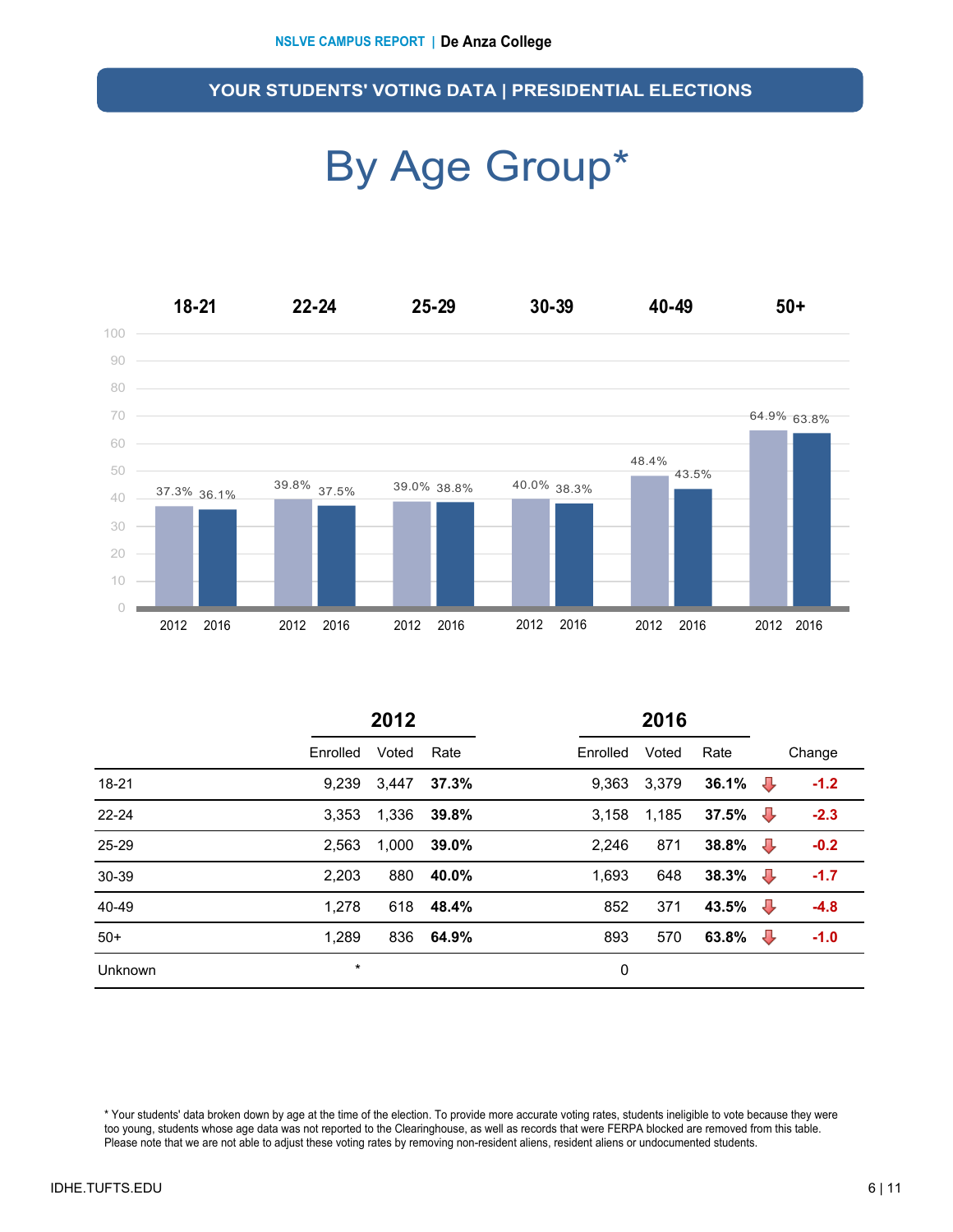# By Program of Study\*



|             | 2012     |         |      | 2016     |       |                    |        |  |  |
|-------------|----------|---------|------|----------|-------|--------------------|--------|--|--|
|             | Enrolled | Voted   | Rate | Enrolled | Voted | Rate               | Change |  |  |
| Associate   | $\star$  | $\star$ | n/a  |          |       | 15,267 5,716 37.4% | n/a    |  |  |
| Certificate | 0        |         | n/a  | 1.724    | 809   | 46.9%              | n/a    |  |  |

\* Your students' data broken down by undergraduate and graduate students. To provide more accurate voting rates, students ineligible to vote because they were too young, students whose age data was not reported to the Clearinghouse, as well as records that were FERPA blocked are removed from this table. Please note that we are not able to adjust these voting rates by removing non-resident aliens, resident aliens or undocumented students.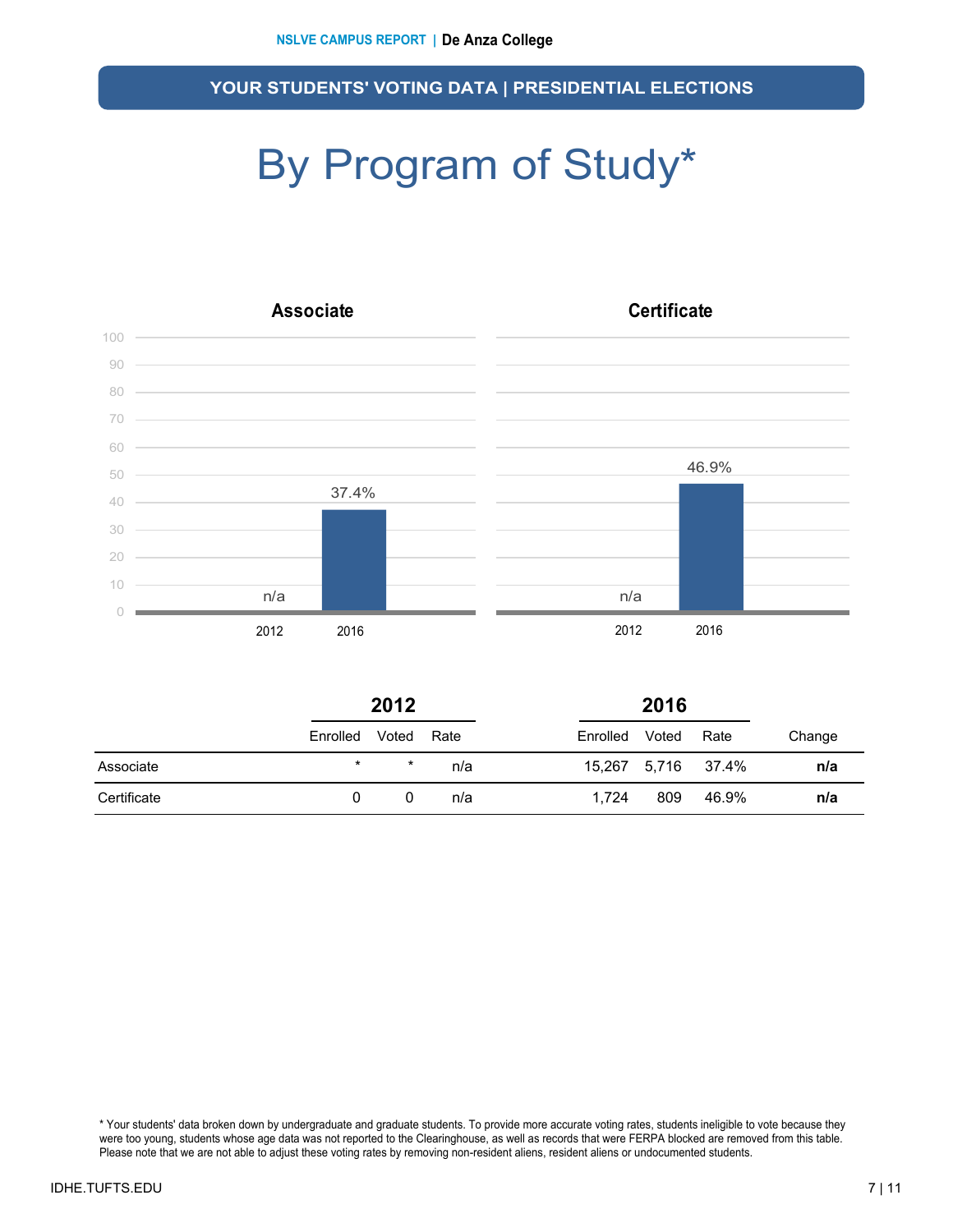# By Enrollment Status\*

|     | <b>Full-time</b>                                                                                                       | Part-time    |
|-----|------------------------------------------------------------------------------------------------------------------------|--------------|
| 100 | <u> Alexandro de la contrada de la contrada de la contrada de la contrada de la contrada de la contrada de la co</u>   |              |
| 90  | <u> 1989 - Andrea Santa Andrea Andrea Andrea Andrea Andrea Andrea Andrea Andrea Andrea Andrea Andrea Andrea Andr</u>   |              |
| 80  | <u> 1989 - Johann Stoff, deutscher Stoffen und der Stoffen und der Stoffen und der Stoffen und der Stoffen und der</u> |              |
| 70  |                                                                                                                        |              |
| 60  | <u> 1999 - Jan Barbara de Santo de Santo de Santo de Santo de Santo de Santo de Santo de Santo de Santo de Santo </u>  |              |
| 50  | <u> 1999 - Jan Barat, margaret eta idazlearen 1992</u>                                                                 |              |
| 40  | <u> 1989 - Johann Stoff, deutscher Stoff, der Stoff, der Stoff, der Stoff, der Stoff, der Stoff, der Stoff, der S</u>  |              |
| 30  | <u> 1989 - Johann Stoff, amerikansk politiker (d. 1989)</u>                                                            |              |
| 20  | and the control of the control of the control of the control of the control of the control of the control of the       |              |
| 10  | n/a<br>n/a                                                                                                             | n/a<br>n/a   |
|     |                                                                                                                        |              |
|     | 2012<br>2016                                                                                                           | 2012<br>2016 |

|           | 2012     |       |      |          | 2016  |      |        |
|-----------|----------|-------|------|----------|-------|------|--------|
|           | Enrolled | Voted | Rate | Enrolled | Voted | Rate | Change |
| Full-time | 0        | 0     | n/a  | 0        | 0     | n/a  | n/a    |
| Part-time | 0        | 0     | n/a  | 0        | 0     | n/a  | n/a    |
| Unknown   | 0        | 0     | n/a  | 0        | 0     | n/a  |        |

\* Your students' data broken down by part-time and full-time students. To provide more accurate voting rates, students ineligible to vote because they were too young, students whose age data was not reported to the Clearinghouse, as well as records that were FERPA blocked are removed from this table. Please note that we are not able to adjust these voting rates by removing non-resident aliens, resident aliens or undocumented students.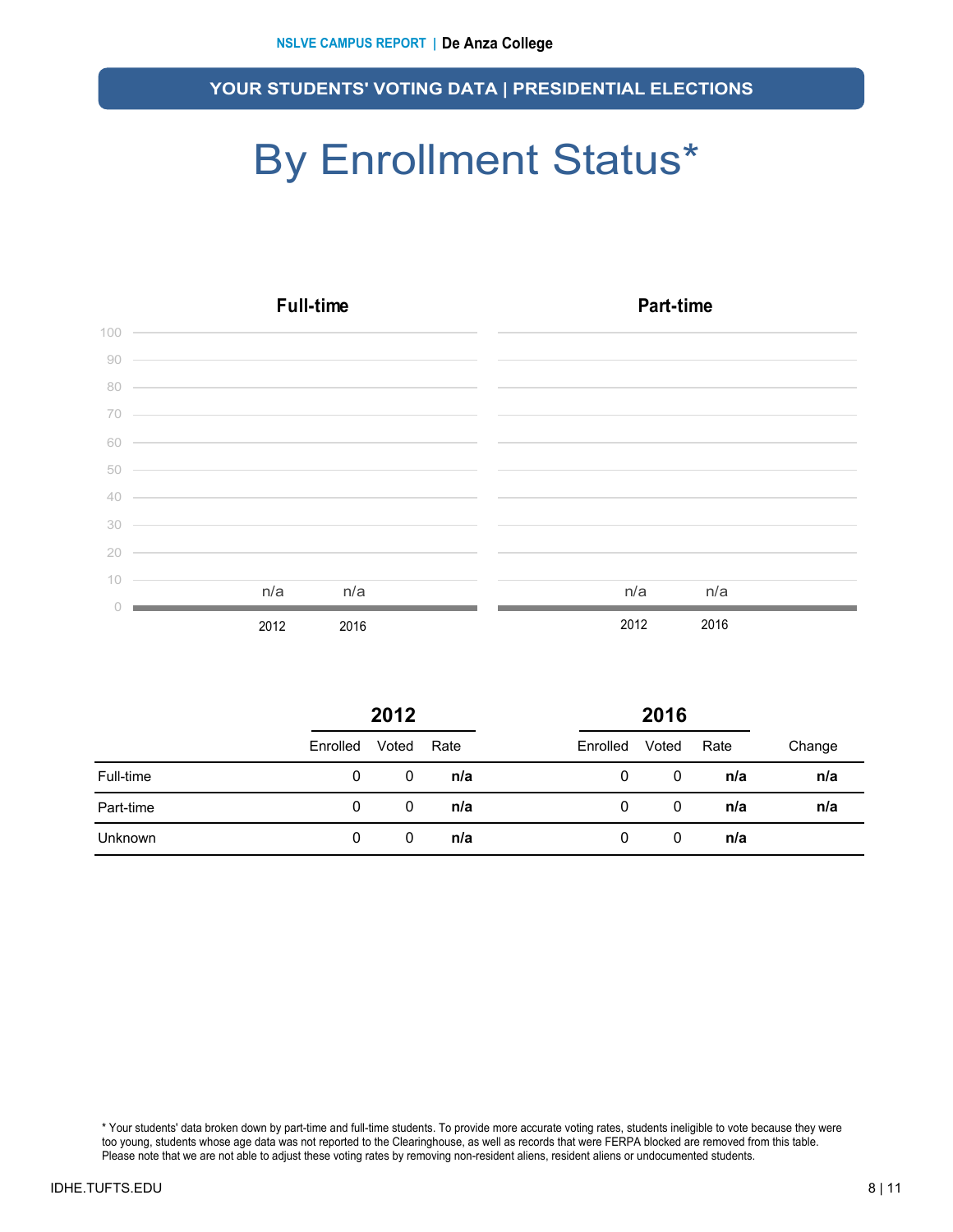### By Gender\*



|  | 201 |  |
|--|-----|--|

**2012 2016**

|         | -----          |                   |         | ----           |             |                              |        |
|---------|----------------|-------------------|---------|----------------|-------------|------------------------------|--------|
|         | Enrolled Voted |                   | Rate    | Enrolled Voted |             | Rate                         | Change |
| Women   |                | 6,953 4,064 58.5% |         |                |             | 5,739 3,518 61.3% $\uparrow$ | 2.8    |
| Men     |                | 7,159 3,837 53.6% |         |                | 5,895 3,269 | 55.5% 一个                     | 1.9    |
| Unknown | 5.813          | 216               | $3.7\%$ | 6.571          | 237         | $3.6\%$                      |        |

\* Your students' data broken down by gender. To provide more accurate voting rates, students ineligible to vote because they were too young, students whose age data was not reported to the Clearinghouse, as well as records that were FERPA blocked are removed from this table. Please note that we are not able to adjust these voting rates by removing non-resident aliens, resident aliens or undocumented students.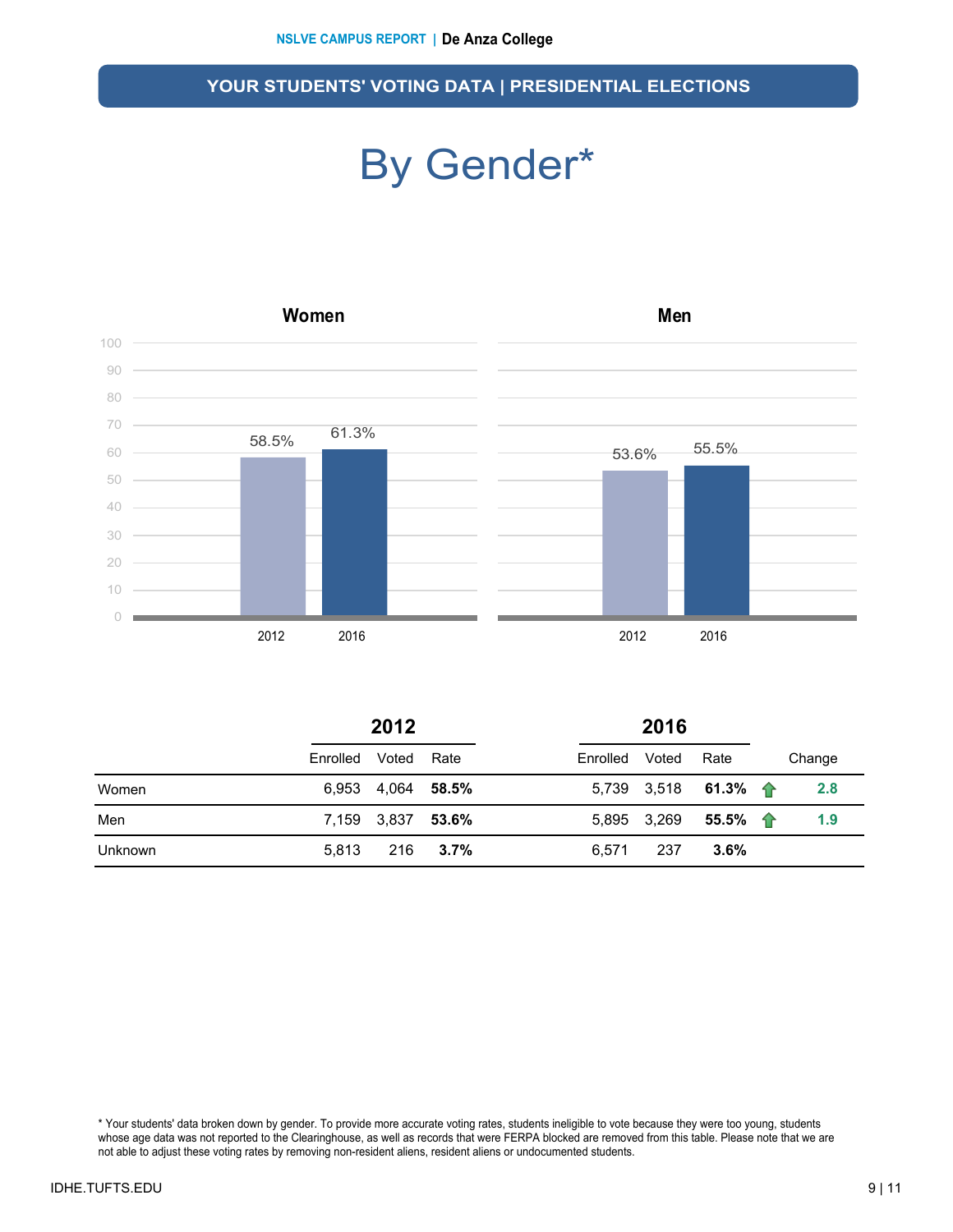### By Field of Study\*

\* Your students' data broken down by field of study. To provide more accurate voting rates, students ineligible to vote because they were too young, students whose age data was not reported to the Clearinghouse, as well as records that were FERPA blocked are removed from this table. Please note that we are not able to adjust these voting rates by removing non-resident aliens, resident aliens or undocumented students. The green and red highlighted values below represent your campus's top three and bottom three voting rates by field of study.

|                                                           |                  | 2012      |      |          | 2016    |       |        |
|-----------------------------------------------------------|------------------|-----------|------|----------|---------|-------|--------|
|                                                           | Enrolled         | Voted     | Rate | Enrolled | Voted   | Rate  | Change |
| Agriculture and Agriculture<br>Operations                 | 0                | $\pmb{0}$ | n/a  | $\star$  | $\star$ | n/a   | n/a    |
| Area, Ethnic, Cultural, Gender,<br>and Group Studies      | 0                | 0         | n/a  | 53       | 30      | 56.6% | n/a    |
| <b>Biological and Biomedical</b><br>Sciences              | $\mathbf 0$      | $\pmb{0}$ | n/a  | 1,192    | 467     | 39.2% | n/a    |
| Business, Management, and<br>Marketing                    | $\boldsymbol{0}$ | $\pmb{0}$ | n/a  | 3,786    | 1,183   | 31.3% | n/a    |
| Communication and Journalism                              | 0                | 0         | n/a  | 507      | 224     | 44.2% | n/a    |
| Communications<br>Technologies/Technicians                | 0                | 0         | n/a  | 183      | 79      | 43.2% | n/a    |
| Computer and Information<br>Sciences                      | 0                | 0         | n/a  | 1,538    | 531     | 34.5% | n/a    |
| Education                                                 | 0                | 0         | n/a  | 149      | 57      | 38.3% | n/a    |
| <b>Engineering and Engineering</b><br>Technologies        | 0                | 0         | n/a  | 299      | 150     | 50.2% | n/a    |
| English Language and Literature                           | 0                | $\pmb{0}$ | n/a  | 433      | 144     | 33.3% | n/a    |
| Family and Consumer/Human<br><b>Sciences</b>              | $\mathbf 0$      | $\pmb{0}$ | n/a  | 679      | 260     | 38.3% | n/a    |
| Foreign Languages, Literatures,<br>and Linguistics        | $\mathbf 0$      | $\pmb{0}$ | n/a  | 19       | 11      | 57.9% | n/a    |
| <b>Health Professions</b>                                 | $\mathbf 0$      | $\pmb{0}$ | n/a  | 1,961    | 790     | 40.3% | n/a    |
| History                                                   | $\mathbf 0$      | $\pmb{0}$ | n/a  | 107      | 59      | 55.1% | n/a    |
| Law Enforcement, Firefighting,<br>and Protective Services | $\mathbf 0$      | $\pmb{0}$ | n/a  | 487      | 180     | 37.0% | n/a    |
| <b>Legal Professions and Studies</b>                      | 0                | $\pmb{0}$ | n/a  | 167      | 82      | 49.1% | n/a    |
| Liberal Arts and Sciences, and<br>Humanities              | $\boldsymbol{0}$ | $\pmb{0}$ | n/a  | 1,737    | 789     | 45.4% | n/a    |
| <b>Mathematics and Statistics</b>                         | 0                | 0         | n/a  | 198      | 79      | 39.9% | n/a    |
| Mechanic and Repair<br>Technologies/Technicians           | $\pmb{0}$        | $\pmb{0}$ | n/a  | 384      | 122     | 31.8% | n/a    |
| Multi/Interdisciplinary Studies                           | $\pmb{0}$        | $\pmb{0}$ | n/a  | 1,290    | 429     | 33.3% | n/a    |
| Natural Resources and<br>Conservation                     | $\pmb{0}$        | $\pmb{0}$ | n/a  | 64       | 42      | 65.6% | n/a    |
| Parks, Recreation, Leisure, and<br><b>Fitness Studies</b> | $\pmb{0}$        | $\pmb{0}$ | n/a  | 527      | 200     | 38.0% | n/a    |
| <b>Physical Sciences</b>                                  | $\mathbf 0$      | 0         | n/a  | $\star$  | $\star$ | n/a   | n/a    |